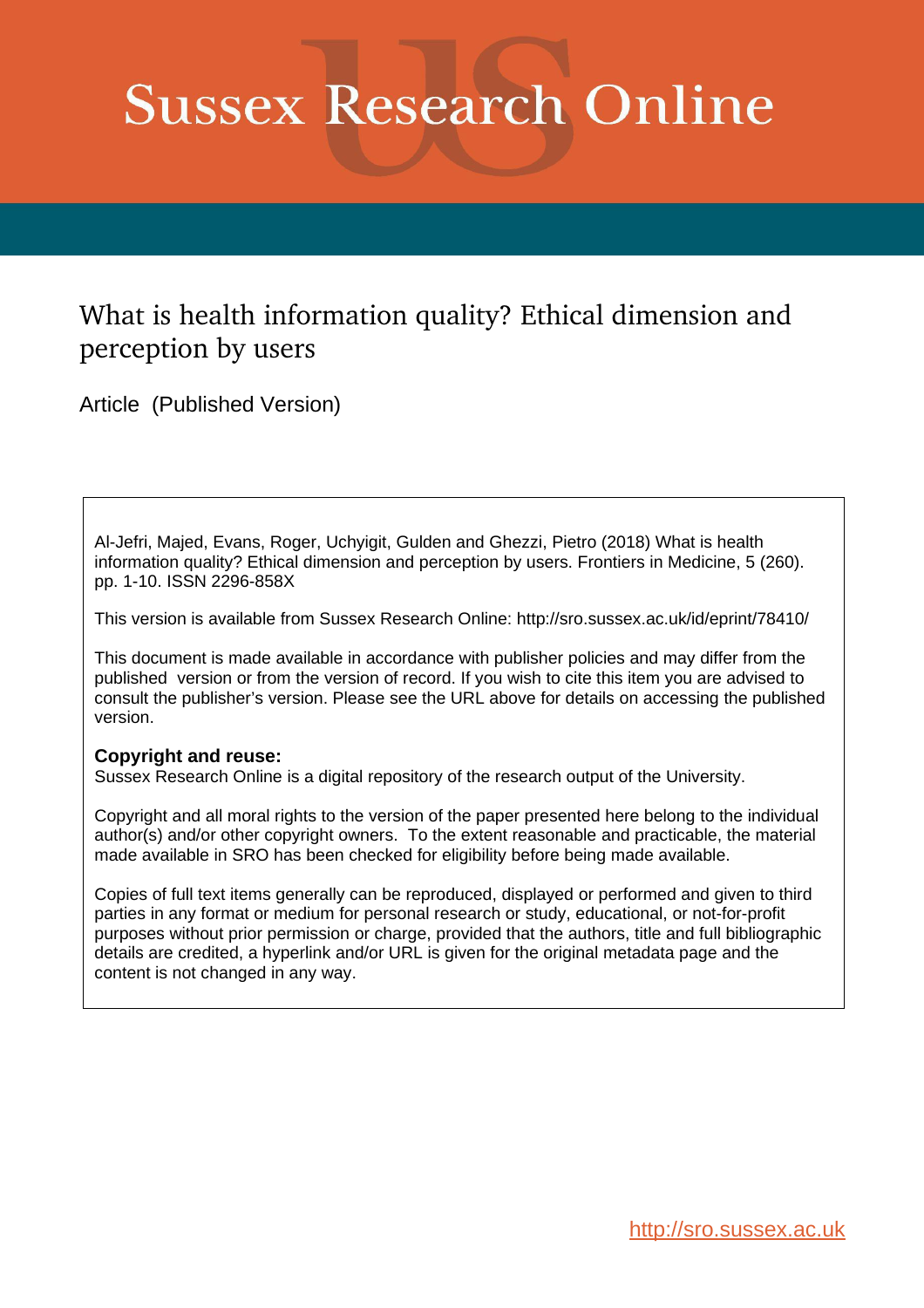



# What Is Health Information Quality? [Ethical Dimension and Perception by](https://www.frontiersin.org/articles/10.3389/fmed.2018.00260/full) Users

#### [Majed Al-Jefri](http://loop.frontiersin.org/people/508276/overview)1, [Roger Evans](http://loop.frontiersin.org/people/298363/overview)1, Gulden Uchyigit1 and [Pietro Ghezzi](http://loop.frontiersin.org/people/22645/overview)<sup>2</sup>\*

*<sup>1</sup> School of Computing, Engineering and Mathematics, University of Brighton, Brighton, United Kingdom, <sup>2</sup> Brighton and Sussex Medical School, Falmer, United Kingdom*

**Introduction:** The popularity of seeking health information online makes information quality (IQ) a public health issue. The present study aims at building a theoretical framework of health information quality (HIQ) that can be applied to websites and defines which IQ criteria are important for a website to be trustworthy and meet users' expectations.

**Methods:** We have identified a list of HIQ criteria from existing tools and assessment criteria and elaborated them into a questionnaire that was promoted via social media and mainly the University. Responses (329) were used to rank the different criteria for their importance in trusting a website and to identify patterns of criteria using hierarchical cluster analysis.

#### **OPEN ACCESS**

#### *Edited by:*

*Cristina Sampaio, CHDI Foundation, United States*

#### *Reviewed by:*

*Domenico Criscuolo, Genovax S.r.l., Italy Ana Paula Martins, Universidade de Lisboa, Portugal*

> *\*Correspondence: Pietro Ghezzi [pietro.ghezzi@gmail.com](mailto:pietro.ghezzi@gmail.com)*

#### *Specialty section:*

*This article was submitted to Regulatory Science, a section of the journal Frontiers in Medicine*

*Received: 30 May 2018 Accepted: 29 August 2018 Published: 20 September 2018*

#### *Citation:*

*Al-Jefri M, Evans R, Uchyigit G and Ghezzi P (2018) What Is Health Information Quality? Ethical Dimension and Perception by Users. Front. Med. 5:260. doi: [10.3389/fmed.2018.00260](https://doi.org/10.3389/fmed.2018.00260)*

Results: HIQ criteria were organized in five dimensions based on previous theoretical frameworks as well as on how they cluster together in the questionnaire response. We could identify a top-ranking dimension (scientific completeness) that describes what the user is expecting to know from the websites (in particular: description of symptoms, treatments, side effects). Cluster analysis also identified a number of criteria borrowed from existing tools for assessing HIQ that could be subsumed to a broad "ethical" dimension (such as conflict of interests, privacy, advertising policies) that were, in general, ranked of low importance by the participants. Subgroup analysis revealed significant differences in the importance assigned to the various criteria based on gender, language and whether or not of biomedical educational background.

Conclusions: We identified criteria of HIQ and organized them in dimensions. We observed that ethical criteria, while regarded highly in the academic and medical environment, are not considered highly by the public.

Keywords: internet, information quality, ethics, online information, public health

# INTRODUCTION

With the diffusion of the Internet, many have been concerned that, due to its unregulated and unfiltered nature, it could misinform or disinform the public. The lack of widely used search engines (Google was founded in 1998) left entirely up to the users which websites to trust among the relatively few ones (compared to the www in 2018) available. These concerns led to the development, in the late 1990s, of instruments and organizations to assess health information quality (HIQ) of websites, including the JAMA criteria [\(1\)](#page-9-0), DISCERN [\(2\)](#page-9-1), and the criteria for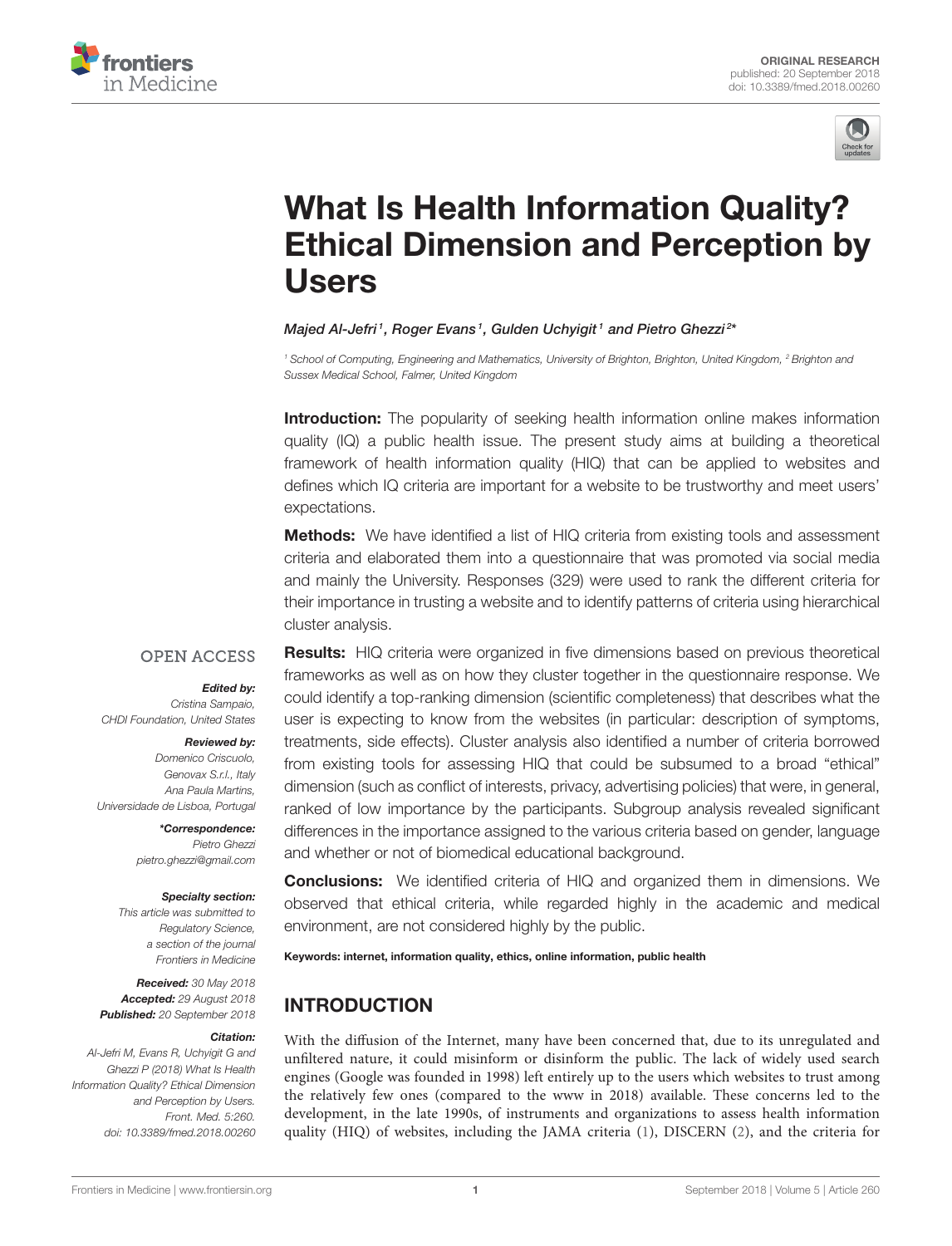Al-Jefri et al. Health Information Quality

meeting the health-on-the-net (HON) code of conduct [\(3\)](#page-9-2). These instruments were developed for different purposes: the JAMA and DISCERN tools were aimed at providing customers with instruments to assess websites [\(1,](#page-9-0) [2\)](#page-9-1); the HON criteria are used by the HON foundation to certify health websites with the display of the HONCode quality seal, and this was originally aimed at organizations to help them develop websites [\(3\)](#page-9-2). The criteria of HIQ considered by these three approaches are listed in **[Table 1](#page-2-0)**.

There are no data available to know how many information seekers have used these tools to make assessments. On the other hand, the high number of citations in the scientific literature for the JAMA (1100) and DISCERN (600) tools indicate that these are also widely used, particularly the JAMA criteria, in academic research analyzing HIQ. It should be noted, however, that DISCERN was developed by an expert panel but then it was actually tested on 13 self-help group members [\(2\)](#page-9-1).

An important issue, and one that is not assessed by the existing HIQ instruments, is whether websites informing the public on therapies mention therapies approved by regulatory agencies or public health authorities, or non-approved ones. Drug approval requires a high level of evidence of efficacy and benefit/risk ratio, an approach termed "evidence-based medicine" (EBM) [\(4\)](#page-9-3). In a way, this is related to the reliability of the information. For

<span id="page-2-0"></span>

| <b>TABLE 1</b>   Established HIQ instruments and criteria.                             |                                                                                                                                                                       |                                                                                                                                                                                                                                                                                                                                                                                                                                                                                                                                                                                                                                                                                                                                                                                                                                                                                                                                                                                                                                                                           |  |  |
|----------------------------------------------------------------------------------------|-----------------------------------------------------------------------------------------------------------------------------------------------------------------------|---------------------------------------------------------------------------------------------------------------------------------------------------------------------------------------------------------------------------------------------------------------------------------------------------------------------------------------------------------------------------------------------------------------------------------------------------------------------------------------------------------------------------------------------------------------------------------------------------------------------------------------------------------------------------------------------------------------------------------------------------------------------------------------------------------------------------------------------------------------------------------------------------------------------------------------------------------------------------------------------------------------------------------------------------------------------------|--|--|
| <b>AMAL</b>                                                                            | <b>HON</b>                                                                                                                                                            | <b>DISCERN</b>                                                                                                                                                                                                                                                                                                                                                                                                                                                                                                                                                                                                                                                                                                                                                                                                                                                                                                                                                                                                                                                            |  |  |
| 1. Authorship<br>2. Source<br>attribution<br>3. Ownership<br>disclosure<br>4. Currency | 1. Authorship<br>2. Attribution<br>3. Privacy<br>4. Complementarity<br>5. Transparency<br>6. Justifiability<br>7. Financial<br>disclosure<br>8. Advertising<br>policy | Is the publication reliable?<br>1. Are the aims clear?<br>2. Does it achieve its aims?<br>3. Is it relevant?<br>4. Is it clear what sources of information<br>were used to compile the publication<br>(other than the author or producer)?<br>5. Is it clear when the information used<br>or reported in the publication was<br>produced?<br>6. Is it balanced and unbiased?<br>7. Does it provide details of additional<br>sources of support and information?<br>8. Does it refer to areas of uncertainty?<br>How good is the quality of<br>information on treatment choices?<br>9. Does it describe how each treatment<br>works?<br>10. Does it describe the benefits of each<br>treatment?<br>11. Does it describe the risks of each<br>treatment?<br>12. Does it<br>describe what<br>would<br>happen if no treatment is used?<br>13. Does it describe how the treatment<br>choices affect overall quality of life?<br>14. Is it clear that there may be<br>more than one possible treatment<br>choice?<br>15. Does it provide support for shared<br>decision-making? |  |  |

*From [\(1](#page-9-0)[–3\)](#page-9-2).*

instance, a website describing AIDS as a disease due to the HIV virus that can be treated with antiretroviral therapy is higher quality than one stating that AIDS is not due to a virus and should be treated with nutritional supplements [\(5\)](#page-9-4).

Health information quality should be seen in the wider context of information quality (IQ) generally. The latter has been extensively studied for its applications in business and manufacturing. Information quality is generally considered as a concept with multiple dimensions [\(6\)](#page-9-5); depending on an author's philosophical view-point information quality can have different attributes and characteristics [\(7,](#page-9-6) [8\)](#page-9-7). Several studies have developed IQ frameworks based on the definition of IQ dimensions [\(6\)](#page-9-5). The best known of these frameworks was developed by Wang [\(9\)](#page-9-8) and Wang [\(10\)](#page-9-9), based on a survey among 355 Masters in Business and Administration alumni, aiming to capture aspects of IQ that are important for consumers in the business field. A second study by the same group involved 52 information professionals from the financial, healthcare, and manufacturing sectors [\(11\)](#page-9-10). These studies defined fifteen IQ criteria, that were grouped into four dimensions [\(9,](#page-9-8) [10\)](#page-9-9) as shown in **[Table 2](#page-2-1)**.

It is probably difficult to fit the HIQ criteria from **[Table 1](#page-2-0)**, that are centered on trustworthiness and scientific correctness, into the theoretical framework of IQ dimensions in **[Table 2](#page-2-1)**, that are borrowed from other fields. Recent studies have proposed a categorization of HIQ criteria into classical IQ dimensions focusing on IQ criteria identified through focus group, and focusing on the scientific content of webpages [\(12\)](#page-9-11).

We undertook this project to define the IQ criteria and dimensions relevant to HIQ. To do so, we have used a mixed approach, identifying relevant HIQ criteria using a theoretical approach broadly based on the existing criteria, the JAMA score, HONcode and DISCERN, and an empirical approach, based on a questionnaire, to rank the importance of the various criteria to the end user. In particular, our aim was to evaluate user perceptions of HIQ criteria and their relative importance in trusting health-related websites. Criteria of HIQ were then classified in dimensions based on the existing literature and, using cluster analysis, the ranking by users.

#### **METHODS**

To design a questionnaire, we first identified relevant IQ criteria. These were based on the existing literature on HIQ, the

<span id="page-2-1"></span>

| <b>Dimension</b>    | Criteria associated                                                                           |
|---------------------|-----------------------------------------------------------------------------------------------|
| Intrinsic IQ        | Accuracy, objectivity, believability, reputation                                              |
| Accessibility IQ    | Accessibility, security                                                                       |
| Contextual IQ       | Relevancy, value-added, timeliness, completeness,<br>amount of information                    |
| Representational IQ | Interpretability, ease of understanding, concise<br>representation, consistent representation |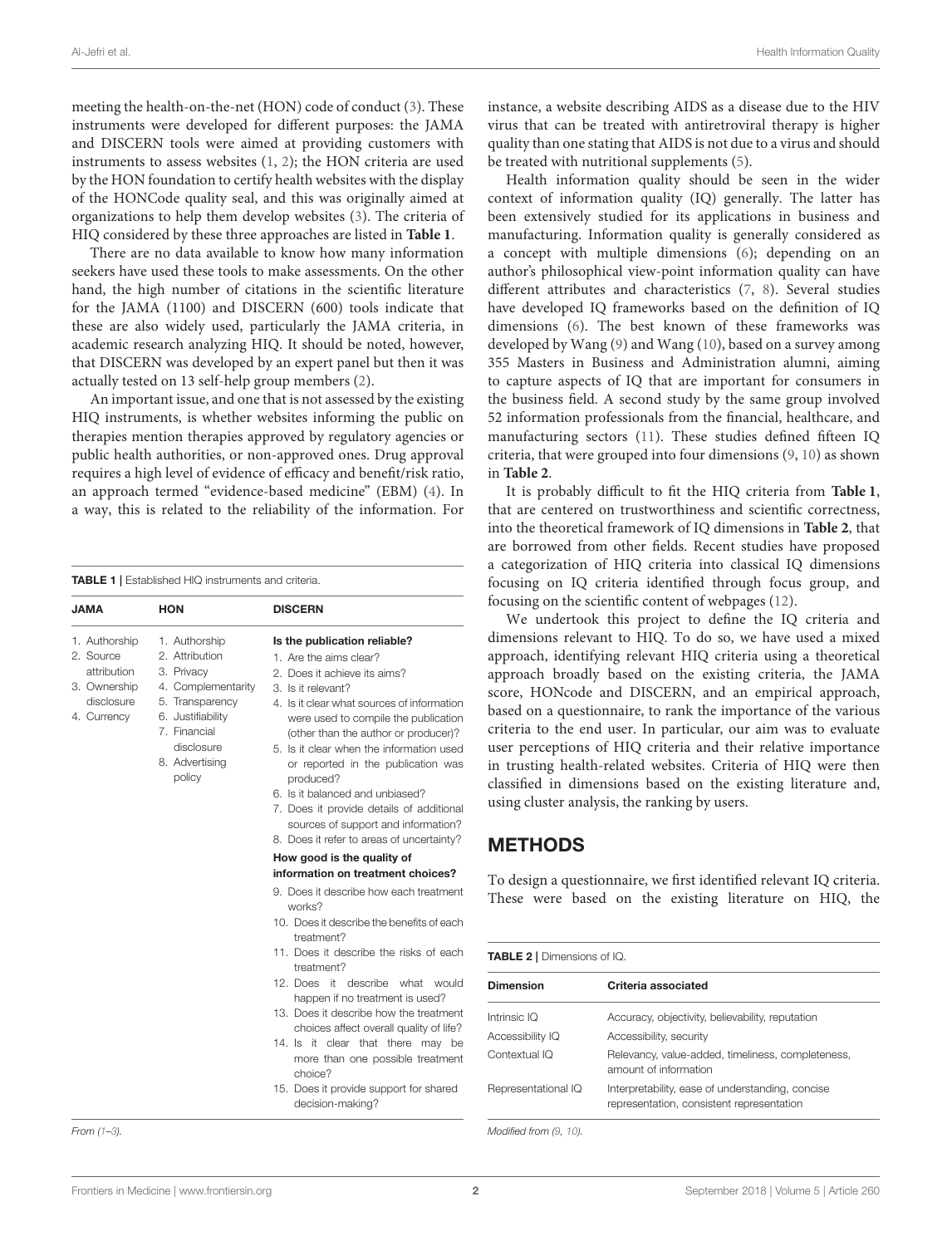instruments described above (**[Table 1](#page-2-0)**) the standard IQ criteria listed in **[Table 2](#page-2-1)** and other studies [\(10,](#page-9-9) [13,](#page-9-12) [14\)](#page-9-13). General criteria, such as correct spelling and grammar or the importance of the presence of multimedia or the ranking by the search engine were also included. Other questions are related to the content of the webpage, such as whether the webpage explains disease symptoms, therapies, how to take medications and their side effects, and if responders are wary of webpages offering quick solutions and miracle cures (we defined this as "hyperbole"). The respondents were also asked to rate importance that the information describes treatments based on evidence-based medicine or complementary medicine, as this question would be defining a criterion of reliability (from the scientific point of view) of the information.

The full list of HIQ criteria considered is provided in **[Table 3](#page-3-0)**, that also reports the questions aiming at identifying the importance of those criteria in trusting a health-related website that were used in the questionnaire. The table also shows

<span id="page-3-0"></span>

| <b>Criteria</b>      | <b>Definition</b>                             | Question                                                                                                                                                                                                             | <b>Notes</b>                    |
|----------------------|-----------------------------------------------|----------------------------------------------------------------------------------------------------------------------------------------------------------------------------------------------------------------------|---------------------------------|
| Advertisement        | Presence of many advertisements               | I trust a health webpage more if it has few advertisements                                                                                                                                                           | H <sub>8</sub>                  |
| Advertising policy   | Clear advertising policy                      | I trust a health website more if it has a clear advertising policy (a link for<br>advertising policy)                                                                                                                | H8, J13                         |
| Affiliation          | Author affiliation                            | I trust a health webpage more if it identifies author's affiliation or<br>organization                                                                                                                               | J1. H1                          |
| Authority            | Website domain information                    | I look at the URL of the website and use the domain information<br>(.gov, .com, etc.) to help me determine whether the website is reliable                                                                           |                                 |
| Authorship           | Author name                                   | I trust a health webpage more if it identifies the author                                                                                                                                                            | J1                              |
| Complementarity      | Disclaimer that information complement doctor | I trust a health webpage more if the website has a disclaimer (usually<br>mentioning they support, not replace, the relationship between patient<br>and physician)                                                   | H2                              |
| Conciseness          | Concise information                           | I ignore webpages that contain too much information                                                                                                                                                                  | J2                              |
| Copyright            | Copyright notice                              | I trust a health website more if it has a copyright notice                                                                                                                                                           |                                 |
| Currency             | Date of information                           | I trust a health webpage more if it identifies a date                                                                                                                                                                | J4, D5                          |
| Financial disclosure | Financial disclosure                          | I trust a health webpage more if the website discloses the owner/<br>sponsor /source of funds                                                                                                                        | J3, H7                          |
| Focus                | Focusing on main topic                        | I ignore webpages that do not focus on the main topic I am looking for                                                                                                                                               | D <sub>3</sub>                  |
| Grammar              | Free of grammatical errors                    | I trust a health webpage more if its content is free of grammatical errors                                                                                                                                           |                                 |
| Hyperbole            | Existence of easy solutions words             | I don't trust websites that offer quick and easy solutions to my health<br>problem with exaggerated words (miracle cures, exaggerated claims,<br>sensational news)                                                   |                                 |
| Instructions         | Explain how to take medications.              | I prefer webpages that explain how to take the medications                                                                                                                                                           |                                 |
| Multimedia           | Existence of videos/pictures                  | When a search engine returns a list of pages, I select a page from the<br>list based on whether it has video/pictures                                                                                                |                                 |
| Objectivity          | Free from bias or financial interest          | I trust a health webpage more if the information it contains is free from<br>bias or financial interest                                                                                                              | H <sub>5</sub> , D <sub>6</sub> |
| Payment information  | Asks for payment information                  | I don't trust websites that ask for payment information                                                                                                                                                              |                                 |
| Privacy              | Privacy policy                                | I trust a health website more if it has a clear privacy policy on how my<br>personal information (including those collected automatically by<br>cookies, history or various forms of tracking) is stored and handled | H <sub>3</sub>                  |
| Ranking              | Search engine ranking                         | When a search engine returns a list of pages, I select a page from the<br>list based on their ranking                                                                                                                |                                 |
| Readability          | Easy to read                                  | I prefer webpages that are easy to read                                                                                                                                                                              |                                 |
| Side effects         | Mentions side effects                         | I prefer webpages that describe any side effects a treatment may<br>cause.                                                                                                                                           | D11                             |
| Sources              | Existence of sources of information           | I trust a health webpage more if it discloses its sources of information                                                                                                                                             | J2, H4, D4                      |
| Spelling             | Free of spelling errors                       | I trust a health webpage more if its content is free of spelling errors                                                                                                                                              |                                 |
| Symptoms             | Mention of symptoms                           | I prefer webpages that explain the symptoms of the disease                                                                                                                                                           |                                 |
| Transparency         | Existence of contact information              | I trust a health webpage more if the website provides contact<br>information including postal address/telephone (contact us page)                                                                                    | H <sub>6</sub>                  |
| Treatments           | Mention of possible treatments                | I prefer webpages that suggest the possible treatments to the disease                                                                                                                                                |                                 |
| Understandability    | Easy to understand information                | I prefer webpages that are easy to understand (do not use a technical<br>language)                                                                                                                                   |                                 |

*Notes indicate when criteria are derived from DISCERN (D), HON (H), or JAMA (J) criteria, referring to numbers in [Table 1.](#page-2-0)*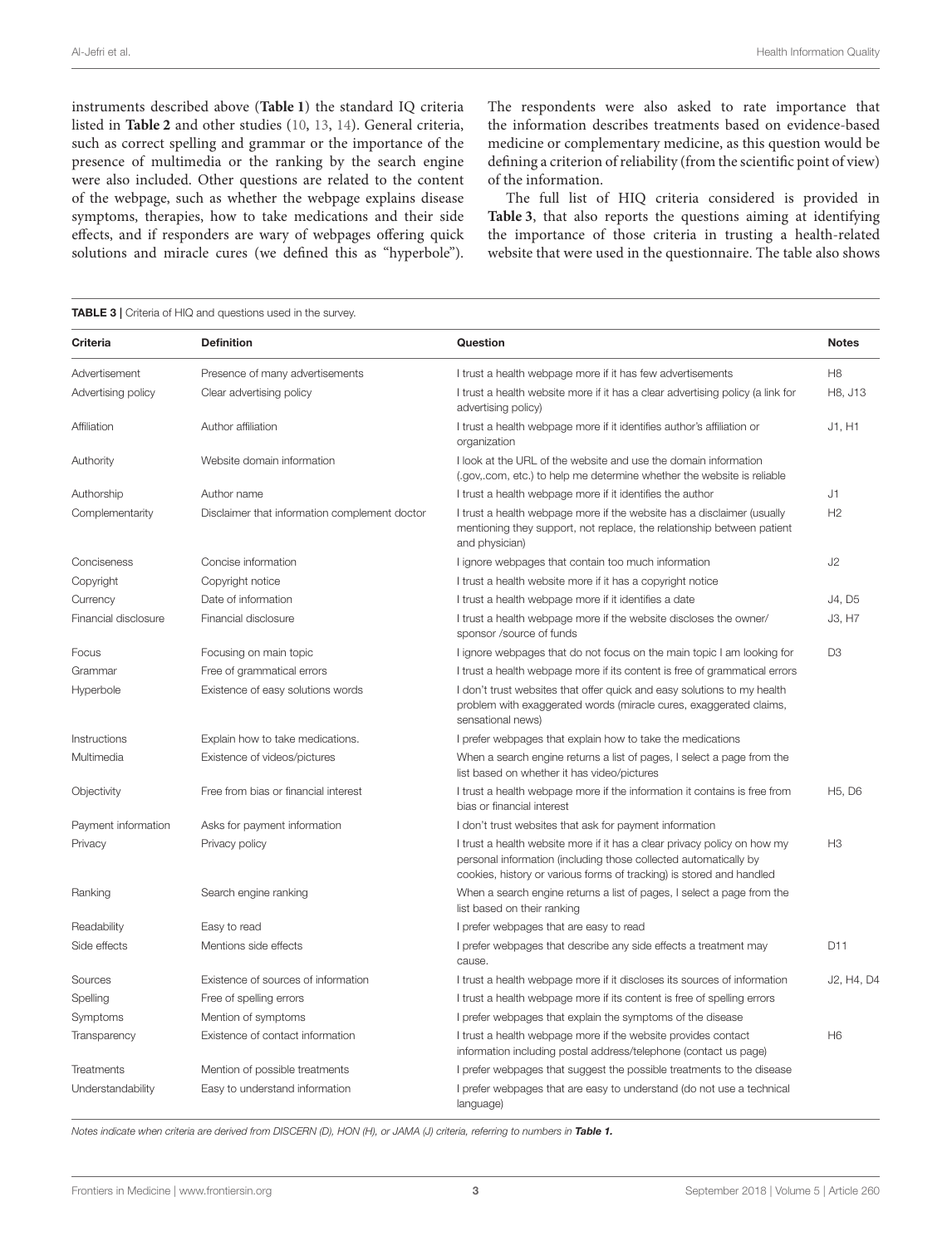which criteria were derived from the ones in the known HIQ tools (JAMA, HON, DISCERN). For most of the criteria, the questions were formulated in the form "I trust a health webpage more if..." or "I prefer webpages that..." that were assessed using a 5-point Likert scale ( $5 =$  strongly agree,  $4 =$  somewhat agree,  $3$  = neither agree not disagree,  $2$  = somewhat disagree,  $1 =$  strongly disagree). Other questions were aiming at defining the demographics of the sample (gender, age, country, education, whether studying in a medically-related subject of not and others) or Internet usage (time spent, main search engine used, device used, how often they searched health information, whether searching symptoms or therapies). The entire questionnaire (42 questions) is available as Supplementary Online Information (**[Supplementary Table 1](#page-9-14)**).

The project was approved on 26/01/2017 by the Research Ethics Panel of the School of Computer Engineering and Mathematics of the University of Brighton. The questionnaire was published online using Google forms and promoted using social media such as Twitter, Facebook and via email, including students and staff at the University of Brighton and students at the Brighton and Sussex Medical School. We set the Google forms to limit one response per user to avoid duplicate responses. Eligibility criteria for participation were: understanding English language and age over 18. A total of anonymous 329 responses were recorded in the period 1/2/2017–16/6/2017. We considered this a sufficient number as previous studies in the field of IQ and its dimensions are based on surveys with a number of responses ranging from 235 to 355 [\(10,](#page-9-9) [11,](#page-9-10) [15\)](#page-9-15).

Statistical analysis of the responses was performed using SPSS and the specific test is described in the legend of each figure or table. Hierarchical cluster analysis of questionnaire responses (average linkage clustering using the weighted pair group method with arithmetic mean) was performed using GENE-E (Broad Institute, Cambridge, MA) for Windows.

# RESULTS

#### Sample Characteristics

We received 329 responses, 66% male and 33.7% female. Age groups were: 18–25 years, 26.4%; 26–40, 52.3%; 41–60, 18.8%; over 60, 1.5%. The responses came from 32 different countries: United Kingdom 41.5%, Yemen 20.4%, Saudi Arabia 13.4%, Germany 5.1%, Canada 3.8% and 15.8% various other countries. Of the respondents, 49.5% had, or were studying toward, a postgraduate degree, 40.7% another higher education diploma and 9.8% high school; 26.5% were of a biomedical background (a degree or studying toward a degree in medicine, pharmacology or biomedical sciences). Ten out of 329 participants responded that they do not seek health information online, and these were excluded from the analyses.

# Ranking of IQ Criteria

**[Figure 1](#page-4-0)** show how all respondents ranked each of the IQ criteria described in **[Table 3](#page-3-0)**. The full results of the questionnaire (raw data, mean, median) are provided as a supplementary file (**[Supplementary File 1](#page-9-14)**). All responses had a satisfactory interrater reliability, with an overall Cronbach's Alpha for all 27



<span id="page-4-0"></span>horizontal axis indicates the number of responses (total, 319). Criteria are ranked based on the average of the mean Likert scale (right).

questions of 0.882 (for individual questions, Cronbach's Alpha ranged between 0.874 and 0.883).

The ranking by the average Likert score is shown in **[Table 4](#page-5-0)** (first two columns). The median score of all 27 responses listen here was 3.87. It can be seen that a group of criteria that relate to the very specific context of health and disease (symptoms, side effects, treatments and instructions; in bold-italics in **[Table 4](#page-5-0)**) are ranked high, indicating that users want information that is, above all, relevant and helpful.

On the other hand, criteria related to the four JAMA criteria (authorship, currency, sources, financial disclosure) are not considered particularly important and, with the only exception of "sources," are all ranked below the median value.

Of the 8 criteria related to the HONcode principles, only one was slightly above the median (affiliation; termed "authority" in the HON principles) while all the others (complementarity, privacy, attribution/sources, transparency, financial disclosure, advertising policy) were not deemed highly important (one criterion, "justifiability," was not assessed in the questionnaire). With the exception of "sources," a criterion that belongs to those in the JAMA criteria, all the criteria above could be broadly related to "ethics" and are highlighted in bold in **[Table 4](#page-5-0)**. Authority, which we define as the affiliation of the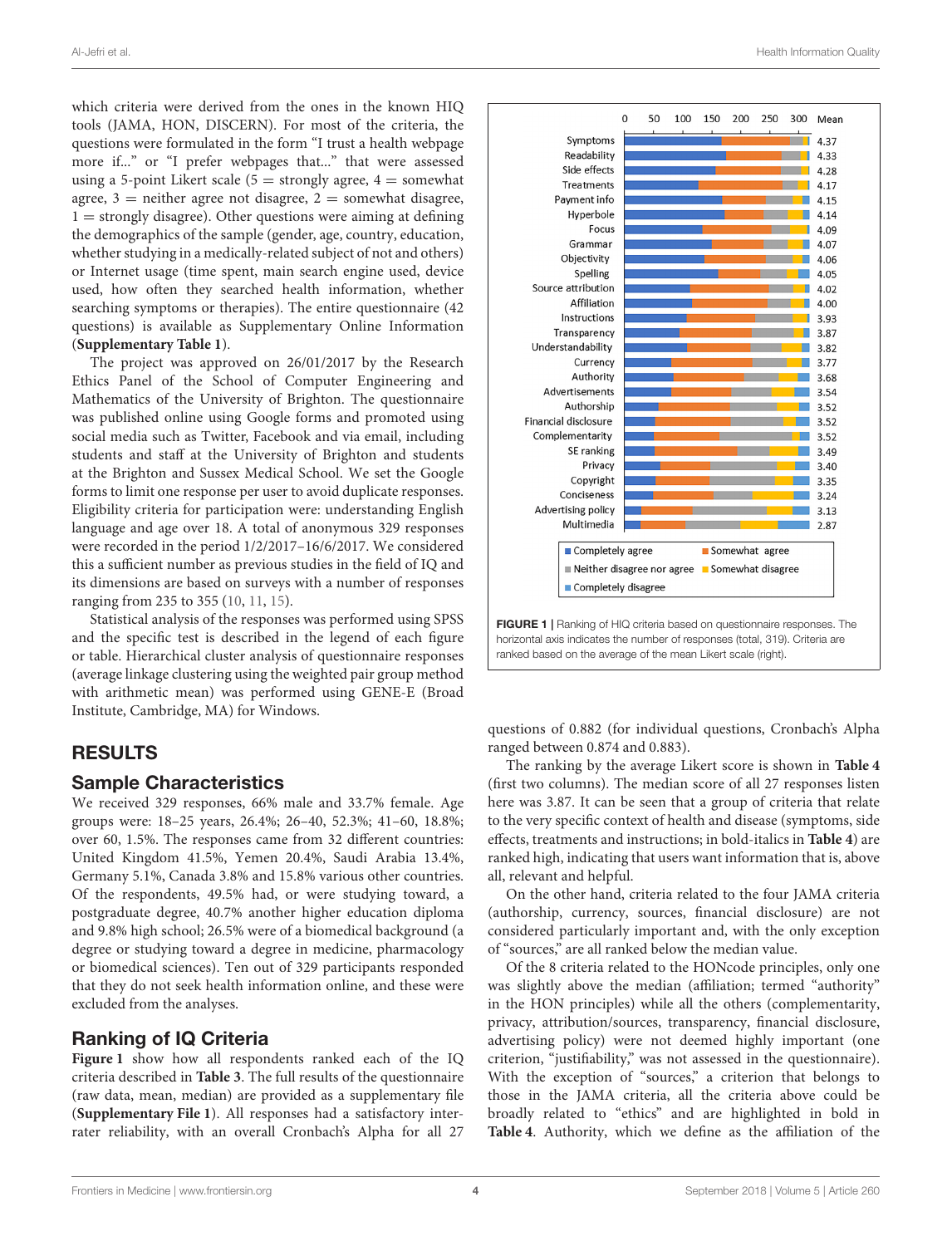| TABLE 4   Ranking of criteria by perceived importance. |         |                                                                                                                                                                                                                                                                                                                                                                            |      |                                      |      |                       |      |                           |           |                       |      |                      |      |
|--------------------------------------------------------|---------|----------------------------------------------------------------------------------------------------------------------------------------------------------------------------------------------------------------------------------------------------------------------------------------------------------------------------------------------------------------------------|------|--------------------------------------|------|-----------------------|------|---------------------------|-----------|-----------------------|------|----------------------|------|
| ₹                                                      | Mean    | Biomedical                                                                                                                                                                                                                                                                                                                                                                 | Mean | <b>I-Biomedical</b><br>$\frac{5}{2}$ |      | Mean English          |      | Mean Non-English          | Mean Male |                       |      | Mean Female          | Mean |
| Symptoms                                               | 4.37    | Symptoms                                                                                                                                                                                                                                                                                                                                                                   | 4.45 | ptoms<br>Syn                         | 4.34 | Hyperbole             | 4.49 | Readability               | 4.33      | Symptoms              | 4.33 | Spelling             | 4.58 |
| Readability                                            | 4.33    | Spelling                                                                                                                                                                                                                                                                                                                                                                   | 4.43 | Readability                          | 4.32 | <b>Symptoms</b>       | 4.44 | <b>Symptoms</b>           | 4.31      | Readability           | 4.29 | Grammar              | 4.58 |
| Side effects                                           | 4.28    | Side effects                                                                                                                                                                                                                                                                                                                                                               | 4.40 | Side effects                         | 4.24 | Payment info          | 4.42 | Side effects              | 4.28      | Side effects          | 4.27 | Symptoms             | 4.45 |
| <b>Treatments</b>                                      | 4.17    | Grammar                                                                                                                                                                                                                                                                                                                                                                    | 4.39 | <b>Treatments</b>                    | 4.16 | Spelling              | 4.40 | Focus                     | 4.21      | <b>Treatments</b>     | 4.14 | Hyperbole            | 4.44 |
| Payment info                                           | 4.15    | Readability                                                                                                                                                                                                                                                                                                                                                                | 4.36 | Payment info                         | 4.13 | Grammar               | 4.39 | <b>Treatments</b>         | 4.09      | Focus                 | 4.12 | Objectivity          | 4.43 |
| Hyperbole                                              | 4.14    | Hyperbole                                                                                                                                                                                                                                                                                                                                                                  | 4.35 | $\mathfrak{S}$<br>Focl               | 4.08 | Objectivity           | 4.34 | Understandability         | 4.03      | Affiliation           | 4.03 | Payment info         | 4.41 |
| Focus                                                  | 4.09    | Sources                                                                                                                                                                                                                                                                                                                                                                    | 4.23 | Hyperbole                            | 4.07 | Readability           | 4.33 | Instructions              | 4.03      | Payment info          | 4.02 | Readability          | 4.41 |
| Grammar                                                | 4.07    | Objectivity                                                                                                                                                                                                                                                                                                                                                                | 4.23 | ectivity<br>Ö                        | 4.00 | Side effects          | 4.29 | Affiliation               | 3.96      | <b>Instructions</b>   | 4.02 | Side effects         | 4.31 |
| Objectivity                                            | 4.06    | Payment info                                                                                                                                                                                                                                                                                                                                                               | 4.21 | mmar<br>Grar                         | 3.96 | <b>Treatments</b>     | 4.26 | Transparency              | 3.93      | Understandability     | 4.01 | <b>Treatments</b>    | 4.23 |
| Spelling                                               | 4.05    | Treatments                                                                                                                                                                                                                                                                                                                                                                 | 4.21 | iation<br>Afili                      | 3.95 | <b>Sources</b>        | 4.24 | Payment info              | 3.92      | Hyperbole             | 4.00 | <b>Sources</b>       | 4.20 |
| Sources                                                | 4.02    | Affiliation                                                                                                                                                                                                                                                                                                                                                                | 4.16 | Sources                              | 3.95 | Affiliation           | 4.05 | Hyperbole                 | 3.84      | Sources               | 3.91 | Focus                | 4.05 |
| Affiliation                                            | 4.00    | Focus                                                                                                                                                                                                                                                                                                                                                                      | 4.11 | Understandability                    | 3.94 | Focus                 | 3.95 | Sources                   | 3.82      | Transparency          | 3.89 | Affiliation          | 3.96 |
| Instructions                                           | 3.93    | Instructions                                                                                                                                                                                                                                                                                                                                                               | 3.95 | Spelling                             | 3.93 | Instructions          | 3.82 | Objectivity               | 3.81      | Objectivity           | 3.86 | Transparency         | 3.80 |
| Transparency                                           | 3.87    | Currency                                                                                                                                                                                                                                                                                                                                                                   | 3.93 | Instructions                         | 3.92 | Currency              | 3.81 | Grammar                   | 3.78      | Grammar               | 3.80 | Instructions         | 3.78 |
| Understandability                                      | 3.82    | Transparency                                                                                                                                                                                                                                                                                                                                                               | 3.84 | Transparency                         | 3.87 | Transparency          | 3.79 | Currency                  | 3.75      | Currency              | 3.79 | Currency             | 3.77 |
| Currency                                               | 3.77    | Advertisement                                                                                                                                                                                                                                                                                                                                                              | 3.75 | Auou<br>Aut                          | 3.79 | Authority             | 3.70 | Spelling                  | 3.75      | Spelling              | 3.78 | Complementarity      | 3.69 |
| Authority                                              | 3.68    | Financial disclosure                                                                                                                                                                                                                                                                                                                                                       | 3.69 | rency<br>š                           | 3.72 | <b>Advertisements</b> | 3.66 | Authority                 | 3.65      | Authority             | 3.73 | Financial disclosure | 3.68 |
| Advertisement                                          | 54<br>က | Authorship                                                                                                                                                                                                                                                                                                                                                                 | 3.59 | Complementarity                      | 3.50 | Financial disclosure  | 3.60 | Copyright                 | 3.61      | SE ranking            | 3.59 | Advertisements       | 3.68 |
| Authorship                                             | 3.52    | Complementarity                                                                                                                                                                                                                                                                                                                                                            | 3.58 | Authorship                           | 3.49 | Understandability     | 3.58 | SE ranking                | 3.59      | Copyright             | 3.55 | Authority            | 3.59 |
| Financial disclosure                                   | 3.52    | SE ranking                                                                                                                                                                                                                                                                                                                                                                 | 3.49 | SE ranking                           | 3.49 | Complementarity       | 3.57 | Privacy                   | 3.52      | Authorship            | 3.50 | Authorship           | 3.55 |
| Complementarity                                        | 3.52    | Understandability                                                                                                                                                                                                                                                                                                                                                          | 3.46 | <b>Advertisements</b>                | 3.47 | Authorship            | 3.56 | Authorship                | 3.48      | Privacy               | 3.50 | Understandability    | 3.48 |
| SE ranking                                             | 3.49    | Privacy                                                                                                                                                                                                                                                                                                                                                                    | 3.45 | Financial disclosure                 | 3.46 | SE ranking            | 3.38 | Complementarity           | 3.47      | <b>Advertisements</b> | 3.47 | SE ranking           | 3.32 |
| Privacy                                                | 3.40    | Authority                                                                                                                                                                                                                                                                                                                                                                  | 3.35 | Copyright                            | 3.39 | Privacy               | 3.26 | Financial disclosure      | 3.44      | Financial disclosure  | 3.44 | Privacy              | 3.23 |
| Copyright                                              | 3.35    | Copyright                                                                                                                                                                                                                                                                                                                                                                  | 3.21 | Privacy                              | 3.38 | Advertising policy    | 3.09 | <b>Advertisements</b>     | 3.44      | Complementarity       | 3.43 | Advertising policy   | 3.09 |
| Conciseness                                            | 3.24    | Advertising policy                                                                                                                                                                                                                                                                                                                                                         | 3.13 | <b>Iciseness</b><br>င်္              | 3.28 | Copyright             | 3.05 | Conciseness               | 3.41      | Conciseness           | 3.35 | Conciseness          | 3.05 |
| Advertising policy                                     | 3.13    | Conciseness                                                                                                                                                                                                                                                                                                                                                                | 3.10 | Advertising policy                   | 3.13 | Conciseness           | 3.04 | Multimedia                | 3.26      | Advertising policy    | 3.15 | Copyright            | 3.00 |
| Multimedia                                             | 2.87    | Multimedia                                                                                                                                                                                                                                                                                                                                                                 | 2.73 | Multimedia                           | 2.92 | Multimedia            | 2.42 | <b>Advertising policy</b> | 3.16      | Multimedia            | 3.08 | Multimedia           | 2.48 |
|                                                        |         | The first column lists the criteria ranked in order of importance. Values are then sen on the Likert ocales bold in print) denotes criteria belonging to "completeness"; yellow (shaded-bold in print) those in "ethics." Crit<br>ed (underlined in print) fonts are significantly higher when comparing two groups as described in the text (P $\lt$ 0.05 by ANOVA test). |      |                                      |      |                       |      |                           |           |                       |      |                      |      |

<span id="page-5-0"></span>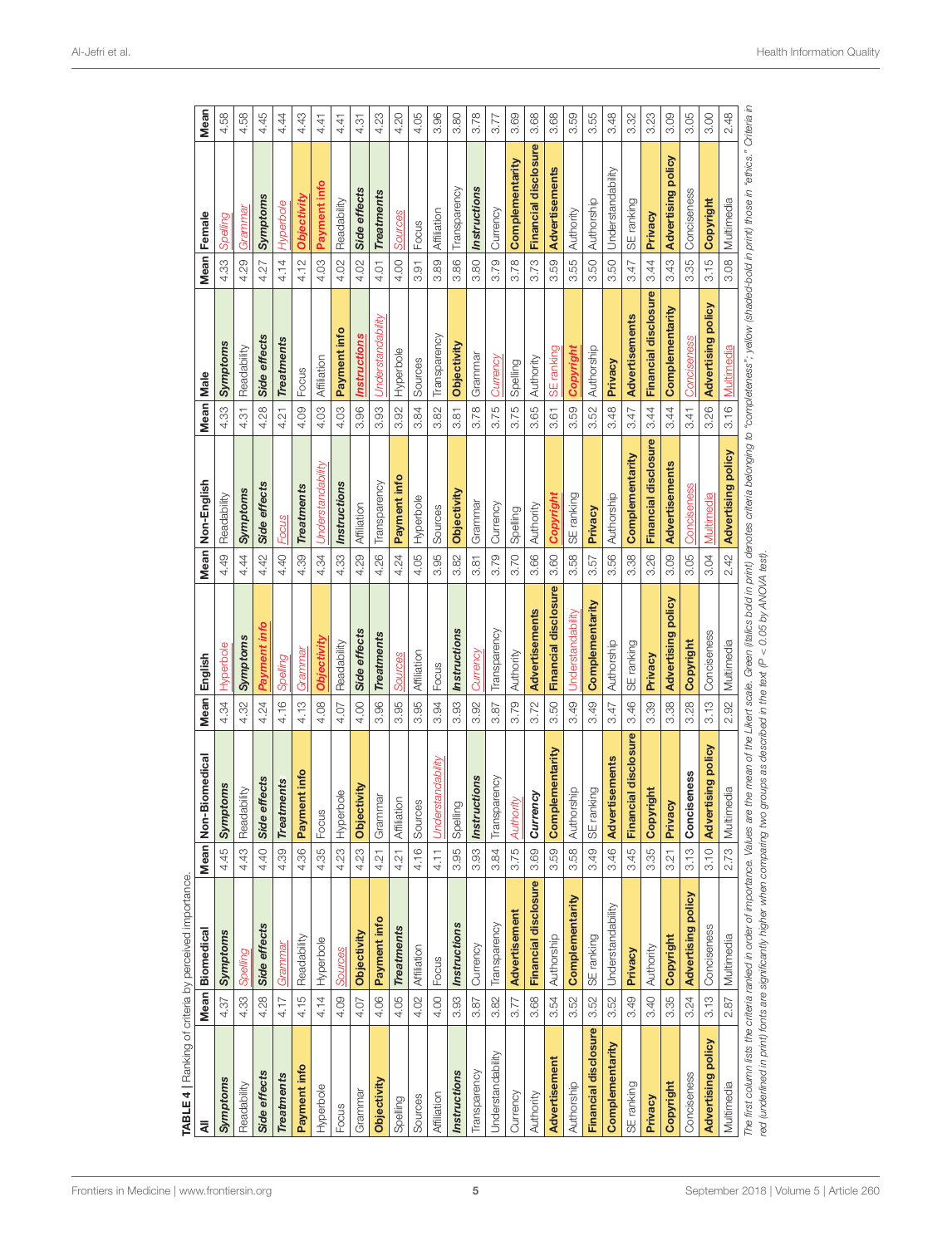website—whether governmental, from an international health organization, for instance (while we define affiliation as that of the author) also ranked low.

#### Identification of Main Dimensions of HIQ

We attempted to group the various criteria in IQ dimensions. To do so we have used a mixed approach. In part we relied on an ontological/theoretical approach and the existing classification described in **[Table 2](#page-2-1)**.Then, with an empirical approach, we assessed whether some of these criteria followed a similar pattern in the responses to the questionnaire. For this purpose, we analyzed all individual responses using hierarchical cluster analysis.

As shown in **[Figure 2](#page-6-0)**, we identified five main clusters. Cluster A includes three of the JAMA criteria (authorship, currency and sources) and affiliation. Cluster B includes financial disclosure, complementarity, advertising policy, copyright, privacy and transparency, all criteria that somewhat relate to ethical aspects of IQ. Cluster C includes basic features of webpages (number of advertisements, spelling, grammar and objectivity) as well as hyperbole and payment info. Cluster D includes IQ criteria (conciseness, ranking, and multimedia) that specifically relate to online information in addition to understandability.

Cluster E includes criteria that relate to the practical usefulness for an information seeker in the specific context of health and disease (focus, symptoms, treatments, side effects of drugs, and information on their usage). This cluster also includes readability



and although at first one may think that this is a feature of the text (like spelling or grammar) it has probably a more practical value.

We now propose an organization of criteria of HIQ into dimensions, as outlined in **[Table 5](#page-6-1)**. A first dimension relates to trustworthiness but could be better defined as "accountability" and includes information that defines basic criteria such as not being anonymous. This dimension includes four of the components of the JAMA score that are present in cluster A. We also included in this dimension "authority" that did not belong to any cluster. In fact, our questionnaire defined authority as features of a website (such as the domain, whether.com, edu or.org) and this is very similar to "affiliation," defined as the affiliation of the individual author. We also included in this dimension "transparency" because, although in cluster B, it was defined as the presence of contact information for the author or website. The criteria of accountability are all intrinsic dimensions of HIQ and would apply equally well to information online and in print and would also apply to non-health related information.

A second dimension, ethics, defines ethical aspects of trustworthiness and includes all the criteria in cluster B except transparency (see above). We also included here "objectivity," "advertisement," and "payment information" although they clustered elsewhere, as this would fit with the description of this dimension. These are criteria of HIQ that could also be applied to non-health IQ with the exception of complementarity (the presence of a statement to say information supports, does not replace, the relationship between patient and physician). Financial disclosure might be important in other types of information, but the issue of funding and conflict of interest is regarded as particularly important in health.

A third dimension defines textual accuracy and includes spelling, grammar, readability and use of hyperbole or exaggeration. To define this dimension, we started from

<span id="page-6-1"></span>TABLE 5 | Proposed criteria and dimensions of HIQ.

| <b>Dimension</b> | Criteria                                                                                                       | <b>Dimension</b>             | Criteria                                                                        |
|------------------|----------------------------------------------------------------------------------------------------------------|------------------------------|---------------------------------------------------------------------------------|
| Accountability   | Authorship<br>Affiliation<br>Currency<br>Source attribution                                                    | Accuracy (textual)           | Spelling<br>Grammar<br>Hyperbole<br>Readability                                 |
|                  | Transparency (contact<br>info)<br>Authority                                                                    | Representational             | Conciseness<br>Understandability<br>Ranking in SERP<br>Multimedia<br>(presence) |
| <b>Ethics</b>    | <b>Financial Disclosure</b><br>Complementarity<br>Advertising policy<br>Copyright<br>Privacy<br>Advertisements |                              |                                                                                 |
|                  | (presence of)<br>Objectivity (free from<br>$COI^*$<br>Payment information<br>request                           | Completeness/<br>Purposeness | Symptoms<br><b>Treatments</b><br>Instructions<br>Side effects<br>Focus          |

<span id="page-6-0"></span>\**COI, conflict of interest.*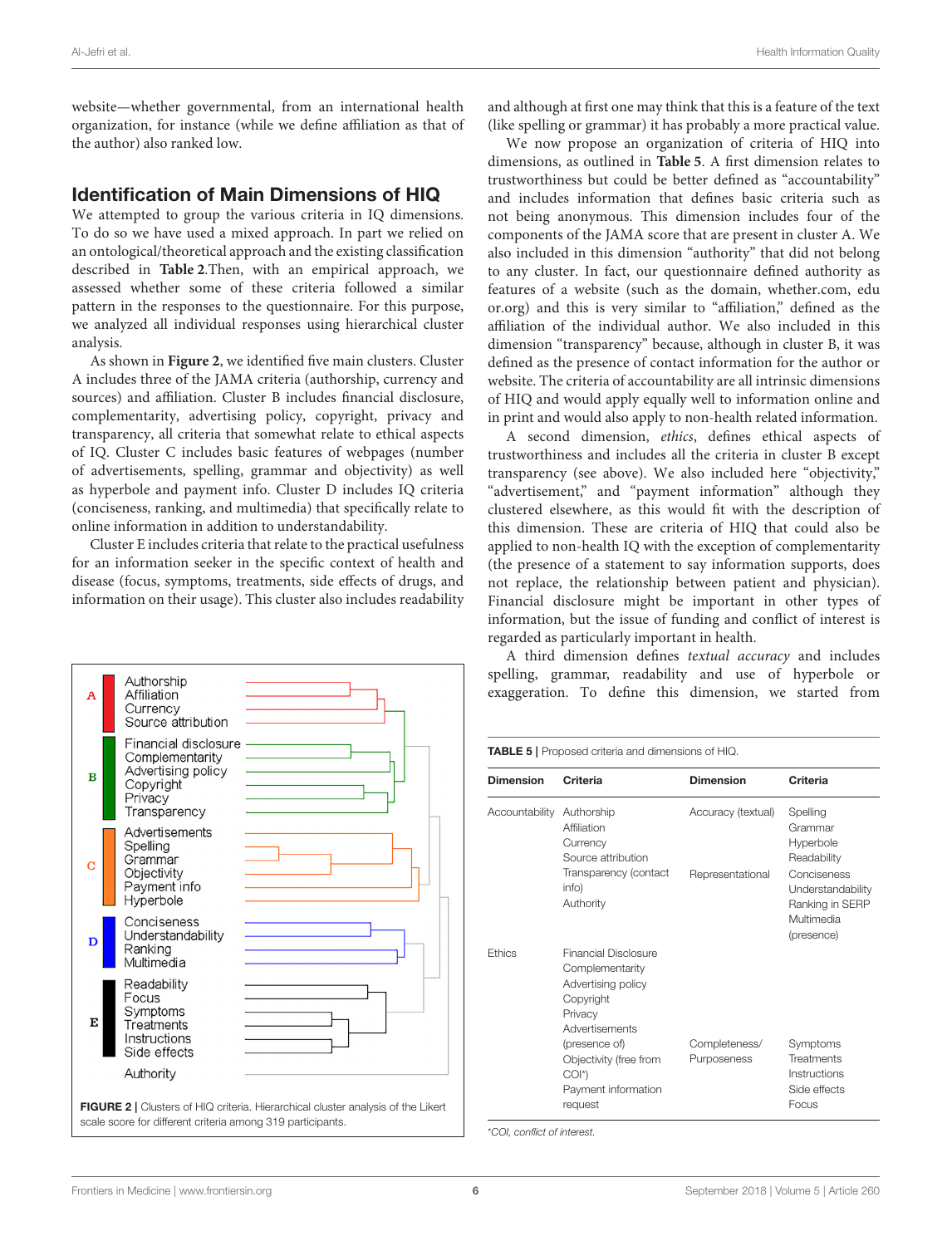cluster C. However, because "hyperbole" can be considered a characteristic of the text, we decided to subsume it under "accuracy." This dimension could apply equally to non-health, and in print, information, with the possible exception of hyperbole or exaggeration, that is more common in the news about scientific advancements.

A fourth dimension, defined as "representational" dimension comprises criteria (understandability, conciseness, search engine ranking and presence of multimedia) that is probably more important in online information (that one wants to access quickly and concisely, so it can be read on a small screen) but would apply to non-health subjects. These criteria are present exactly in cluster D.

A last dimension defines the much sought-after elements of information that characterize its scientific completeness: presence of information specific to the medical condition or its treatment, as well as focus. In fact, all these criteria relate to focus. As such, even if these specific criteria relate to health, it would be easy to identify homologous criteria in other fields. Also, this dimension could also apply to printed information although focus is probably more important when information is accessed online, often on a small mobile device.

#### Subgroup Analysis by Educational Subject, Gender and Language

We first analyzed differences in the ranking given by participants based on whether they studied, or had a degree, in a biomedical field or not. Then we looked at native language (English vs. non-English) and gender.

The results are shown in **[Table 4](#page-5-0)** that reports, in columns 3rd to 14th, the ranking (as mean score) for all subgroups. When comparing biomedical students/graduates with non-biomedical ones, it was clear that biomedical education was associated with giving higher importance to text accuracy (spelling, grammar, sources). Higher importance to text accuracy (spelling, grammar, hyperbole) was also evident for English speakers, compared to non-English. There were also significant gender differences with textual accuracy being ranked higher in females, while males ranked higher "instructions" and "understandability."

# Importance of the Scientific Correctness of the Information Provided

We have noted earlier that information about disease diagnosis and treatment is ranked highest in the whole sample (in the top quartile). However, the fact that a web page describes a treatment for a disease does not mean that website is scientifically correct. One could come up with a web page that meets all the criteria in the "completeness" dimension but misinforms the reader.

We recently proposed to use the information about the treatment suggested or promoted as a proxy for the scientific soundness of a web page [\(16\)](#page-9-16). Therefore, we asked participants whether they prefer websites that provide EBM information, complementary or alternative medicine (CAM), or don't care. The results shown in **[Table 6](#page-7-0)** indicate that only 6% preferred websites on CAM, 35% preferred EBM and 37% did not assign this a particular importance. However, the preference for EBM <span id="page-7-0"></span>TABLE 6 | Preference for EBM- or CAM-based information.

|                 | <b>EBM</b> | <b>CAM</b> | Don't mind both | Don't know | Total |
|-----------------|------------|------------|-----------------|------------|-------|
| All             | 35% (110)  | 6% (20)    | 37% (118)       | 22% (70)   | (318) |
| <b>SUBJECT</b>  |            |            |                 |            |       |
| Med             | 41% (33)   | 5% (4)     | 44% (35)        | 10% (8)    | (80)  |
| Non-med         | 32% (77)   | 7% (16)    | 35% (84)        | 26% (62)   | (239) |
| <b>LANGUAGE</b> |            |            |                 |            |       |
| English         | 40% (59)   | 3% (4)     | 44% (66)        | 13% (20)   | (149) |
| Non-English     | 30% (51)   | 9% (169)   | $31\%$ (53)     | 29% (50)   | (170) |
| <b>GENDER</b>   |            |            |                 |            |       |
| Male            | 32% (67)   | 8% (16)    | 34% (70)        | 26% (54)   | (207) |
| Female          | 39% (43)   | $4\%$ (4)  | 43% (48)        | 14% (16)   | (111) |

*Data indicate the percentage of responders, number in parentheses are the absolute number.*

was higher with biomedical education, English speakers and females, and in these groups, there was a lower percentage of participants who did not know whether they prefer EBM or CAM. The association with biomedical education, language and gender was statistically significant ( $P = 0.02$ ,  $P < 0.001$ ,  $P = 0.029$ , respectively, by the Pearson Chi-Square test). There was no significant association with EBM preference and education level ( $P = 0.866$ , data not shown).

# **DISCUSSION**

We propose dimensions and criteria of HIQ based on the importance assigned to them by internet users. We used an empirical approach, like what was done 20 years ago by Wang and Strong [\(10\)](#page-9-9) and Lee [\(11\)](#page-9-10) for IQ in the context of industries and organizations, with two major differences: the focus on the health-related content of the information provided by websites and that on trustworthiness, and that on online information. The results were not only used to rank the different criteria in order of perceived importance but also, using cluster analysis, to help with classifying them into dimensions.

Although the terminology is always ambiguous, we suggest that criteria of HIQ could be subsumed to dimensions as described in **[Table 5](#page-6-1)**, bearing in mind that there may be area of overlaps. For instance, we assigned the criterion "hyperbole," that in the context of HIQ means presenting a potential treatment as a "miracle drug," to the dimension of textual accuracy but on theoretical grounds it could also fit the ethical dimension of trustworthiness.

Of the criteria in the dimension "accountability," which includes the four JAMA criteria (authorship, currency, sources financial disclosure), "sources" is the one that ranks highest, but sill only 11th. Authorship (19th) ranked lower than authority (17th) and affiliation (12th), indicating that the link to an institution or a medical degree, or the type of website (for instance whether a government website or a commercial one) are considered more important than the indication of the name of the author. The generally low importance given to the JAMA criteria was also observed in a survey by Eysenbach and Kohler [\(17\)](#page-9-17) as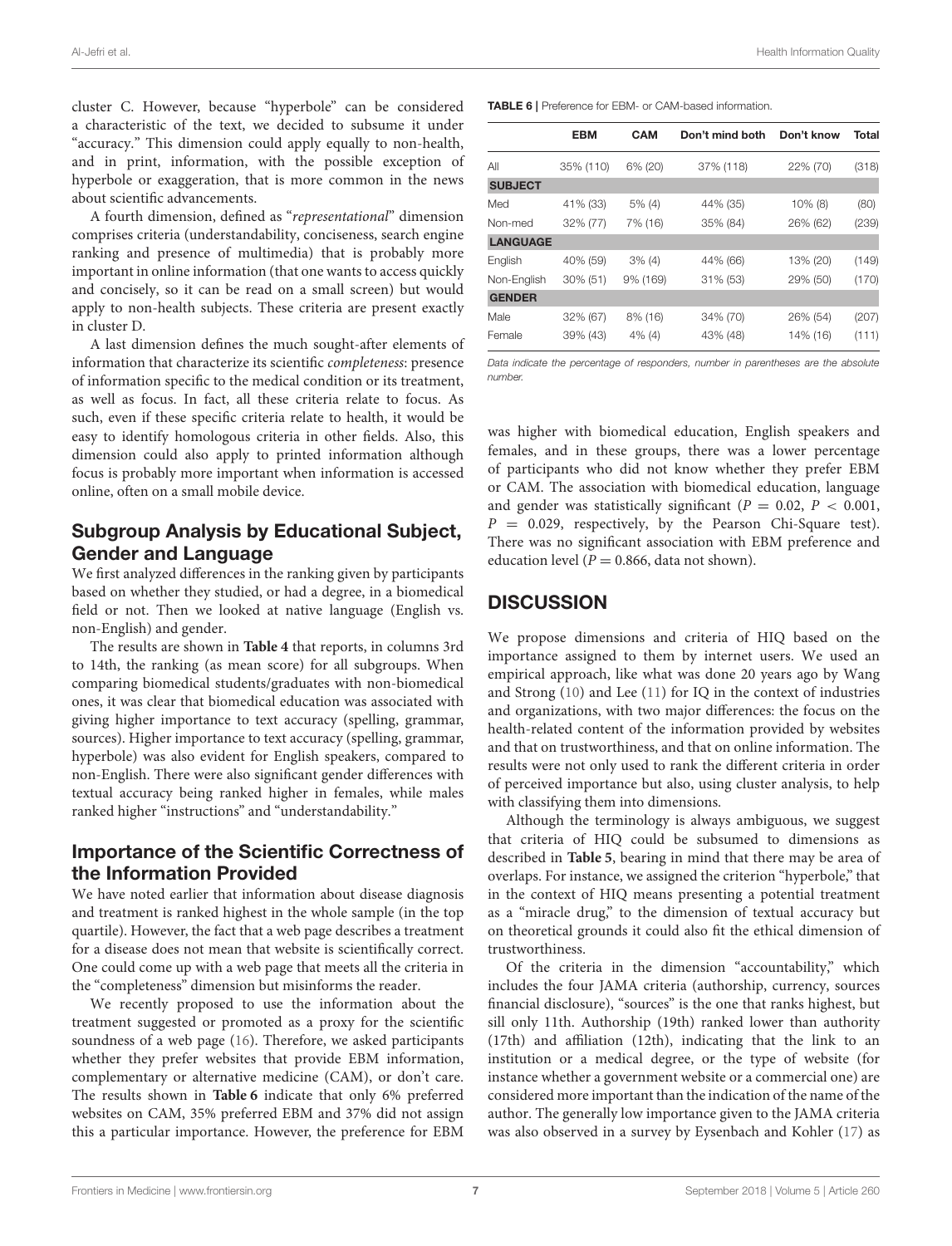they reported that "Contrary to the statements made in the focus groups, in practice we observed that none of the participants actively searched for information on who stood behind the sites or how the information had been compiled" [\(17\)](#page-9-17).

The ethics dimension of trustworthiness includes aspects that are particularly important in medicine (conflict of interest, data privacy, financial disclosure). Of note, one criterion, "complementarity" [whether Information should support, not replace, the doctor-patient relationship) is one of the HONcode principles [\(3\)](#page-9-2)] and specific for health.

The contextual information that we define as "textual accuracy" are also ranked high, and these include spelling and grammar but also include the health-specific criterion "hyperbole," that is very common in health news stories and web pages when authors portray a treatment with an overly positive tone or "spin" [\(18\)](#page-9-18).

The "completeness" dimension defines contextual information [that is necessary for the information to fulfill its task [\(19\)](#page-10-0)]. It includes both basic IQ criteria as well as some that are specific to health, and we could define it as "scientific completeness," the information that users look for and rank high in our questionnaire. This is in agreement with a recent study performed in the US showing that completeness of the information, that the authors defined as "the proportion of priori-defined elements covered by the website; breath of information" also ranked higher in a study where participants were asked to rank health websites for some IQ criteria [\(12\)](#page-9-11). The importance given by participants to criteria related to "completeness/purposeness," as indicated by the high ranking of information on symptoms, side effects and treatments in **[Table 4](#page-5-0)** reflects the main use of the internet when searching health information. In fact, a survey of 622 patients in the MetroNet practices in the Detroit area reported that of the topics most often searched online, specific disease conditions and treatments come on top [\(20\)](#page-10-1). To "find out about treatments" was also the top purpose of health-related internet use in a survey of patients of a general practice surgery in semi-rural England [\(21\)](#page-10-2).

Of the representational criteria, understandability ranked rather high. On the other hand, representational criteria specific for webpages (ranking by the search engine, presence of multimedia, conciseness) are deemed as the least important.

Another aspect highlighted by the present study is that the ranking of criteria of HIQ is not a one-size-fits-all but differs depending on education, gender and linguistic background. This is not a novel concept, and already Wang and Strong suggested that the classification of IQ criteria in dimensions is different for academic and practitioners, in a way, an extension of the concept of data "fit-for-use" [\(10\)](#page-9-9). Floridi also noted that IQ should also consider purposeness, and that the value of IQ criteria may be different in different users [\(22\)](#page-10-3).

In this sense, the difference in the ranking of HIQ criteria among subjects with a biomedical degree or biomedical students (pharmacy, biomedical science, medicine) and those in other education areas could be extrapolated to the difference between health professionals and lay persons. Those with a biomedical background give more importance to criteria such as correct spelling and grammar than those with nonbiomedical background. Not surprisingly, "sources" are ranked higher in a biomedical background, as identifying and citing references is key to this field. On the other hand, in a nonbiomedical background, "understandability" is ranked higher. Interestingly, we have not found any significant difference in the ranking of the "ethical" criteria by subjects with a biomedical background.

Native English speakers also assign more importance to textual accuracy (spelling, grammar,), as well as to the ethical criterion of "objectivity." Attention to "hyperbole" is also ranked higher by this group and we discussed above how this criterion has also an "ethical" value. A very similar pattern was observed in females, when compared with males, with the added higher importance assigned to "payment information," suggesting a stronger ethical focus in females.

The differences in ranking identified in the subgroup analysis hint at a limitation of any classification into dimensions based on a questionnaire, as the results will vary with the population investigated, and any subsequent analysis (including the cluster analysis used here) will vary accordingly. This suggests that when IQ is defined, the target user should be well defined.

The other aspect of this study was on which criteria are regarded as important and which are not. The fact that the ranking by the search engine is not seen as an indicator of trustworthiness of a website is very interesting, but this does not mean that the user is likely to go through several search engine result pages rather than limiting to the first 10–20. The significance of this response should be assessed experimentally, for instance using eye-tracking software to validate the importance of the different criteria.

The low ranking on "ethical" trustworthiness criteria is worrying as it might indicate that users are somewhat vulnerable to information that has a conflict of interest, such as that from commercial sources promoting potentially ineffective treatments or to other types of health misinformation. This is probably something that educators, particularly those in the bio-medical field, should consider improving, and males seem to be more "at risk" as they value "ethical" criteria lower than females. This difference is supported by a recent study reporting that males are more likely to disseminate fake health information than females [\(23\)](#page-10-4). It should be noted that this is at variance with results from the MetroNet study cited above, where patients ranked "Endorsement by a government agency or professional organization" and "reliable source/author" as the most important factors influencing their trust ("perceived accuracy" of healthcare websites [\(20\)](#page-10-1). Likewise, "reputable/trustworthy organization" was the most important factor in trusting health information in a 2002–2003 survey of 55 participants to UK health support groups, although this study was not restricted to online information but included also information provided by healthcare professionals, brochures, books, TV/radio, and others [\(24\)](#page-10-5). It is difficult to say whether these differences are due to the different time periods when those studies were carried out or whether this is due to the difference in the population, and patients exposed to medical research and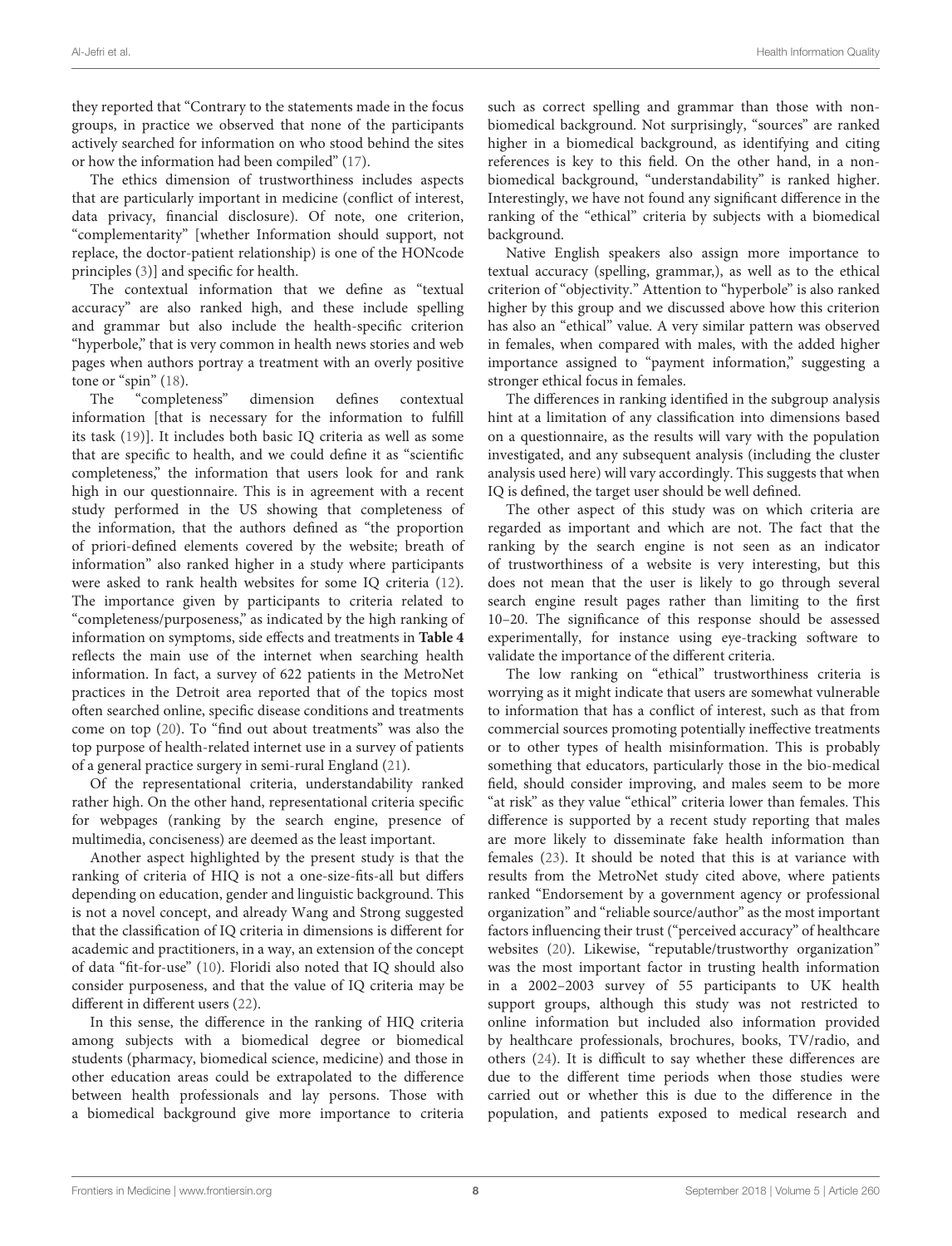support groups may have a higher health literacy than our sample.

We suggest that our proposed dimensions of HIQ may be an attempt to build a more comprehensive theoretical framework than the one that can be derived from the existing studies. For instance, the recent paper by Tao et al. [\(12\)](#page-9-11) proposing a definition of HIQ dimensions does not take into account some of the criteria that we derived from the HONcode and DISCERN tools, particularly those related to what we call "ethical criteria" [\(12\)](#page-9-11).

In conclusion, this study describes a possible organization of HIQ criteria into dimensions that identifies dimensions not previously recognized as such in IQ, such as the ethical dimension which was identified through this ranking approach. Contrary to our expectations, given this is a hot topic in the news, we observed that ethical criteria, while regarded highly in the academic and medical environment, are not considered highly by the public.

Clearly, the main limitation of this study, which could affect its external validity, is that the focus on university-level participants mainly may lead to an underestimation of the importance of criteria aimed at the average user. It would be important to extend this study to a more general sample of the public, and particularly patients and carers, to see whether there is a different perception of HIQ and if this goes in the same direction of the results in the comparison between non-biomedical and biomedical

#### **REFERENCES**

- <span id="page-9-0"></span>1. Silberg WM, Lundberg GD, Musacchio RA. Assessing, controlling, and assuring the quality of medical information on the Internet: caveant lector et viewor–Let the reader and viewer beware. JAMA [\(1997\) 277:1244–5. doi: 10.1001/jama.1997.035403900](https://doi.org/10.1001/jama.1997.03540390074039) 74039
- <span id="page-9-1"></span>2. Charnock D, Shepperd S, Needham G, Gann R. DISCERN: an instrument for judging the quality of written consumer health information on treatment choices. J Epidemiol Community Health (1999) 53:105–11.
- <span id="page-9-2"></span>3. Boyer C, Selby M, Scherrer JR, Appel RD. The health on the net code of conduct for medical and health websites. Comput Biol Med. (1998) 28:603–10. doi: [10.1016/S0010-4825\(98\)00037-7](https://doi.org/10.1016/S0010-4825(98)00037-7)
- <span id="page-9-3"></span>4. Howick JH. The Philosophy of Evidence-Based Medicine. Chichester: John Wiley and Sons (2011).
- <span id="page-9-4"></span>5. Smith TC, Novella SP. HIV denial in the Internet era. PLoS Med. (2007) 4:e256. doi: [10.1371/journal.pmed.0040256](https://doi.org/10.1371/journal.pmed.0040256)
- <span id="page-9-5"></span>6. Illari P, Floridi L. Information quality, data and philosophy. In: Floridi L, Illari P, editors. The Philosophy of Information Quality. Cham: Springer (2014). pp. 5–23. doi: [10.1007/978-3-319-07121-3\\_2](https://doi.org/10.1007/978-3-319-07121-3_2)
- <span id="page-9-6"></span>7. Klein BD. User perceptions of data quality: internet and traditional text sources. J Comput Inform Syst. (2001) 41:9–15.
- <span id="page-9-7"></span>8. Knight SA, Burn J. Developing a framework for assessing information quality on the World Wide Web. Informing Sci. (2005) 8:159–72. doi: [10.28945/493](https://doi.org/10.28945/493)
- <span id="page-9-8"></span>9. Wand Y, Wang RY. Anchoring data quality dimensions in ontological foundations. Commun ACM [\(1996\) 39:86–95. doi: 10.1145/240455.](https://doi.org/10.1145/240455.240479) 240479
- <span id="page-9-9"></span>10. Wang RY, Strong DM. Beyond accuracy: what data quality means to data consumers. J Manage Inform Syst. (1996) 12:5–33. doi: [10.1080/07421222.1996.11518099](https://doi.org/10.1080/07421222.1996.11518099)

educational background reported here. Another important point to consider when extrapolating the conclusions of this study is that our survey asked generically what users would look for to trust a website when searching for a health topic. It is possible that the factors that account for trust in a webpage with healthrelated information is different depending on the topic searched, and this may be particularly important for highly controversial topics, such as abortion, vaccines or genetic modifications.

#### AUTHOR CONTRIBUTIONS

All authors designed research, analyzed the data, wrote the paper. MA-J designed research, performed research, analyzed the data, wrote the paper.

#### ACKNOWLEDGMENTS

MA-J was supported by a Ph.D. studentship from the University of Brighton. We thank Audrey Marshall for critical review of the questionnaire.

#### SUPPLEMENTARY MATERIAL

<span id="page-9-14"></span>The Supplementary Material for this article can be found [online at: https://www.frontiersin.org/articles/10.3389/fmed.](https://www.frontiersin.org/articles/10.3389/fmed.2018.00260/full#supplementary-material) 2018.00260/full#supplementary-material

- <span id="page-9-10"></span>11. Lee YW, Strong DM, Kahn BK, Wang RY. AIMQ: a methodology for information quality assessment. Inf Manage. (2002) 40:133–46. doi: [10.1016/S0378-7206\(02\)00043-5](https://doi.org/10.1016/S0378-7206(02)00043-5)
- <span id="page-9-11"></span>12. Tao D, LeRouge C, Smith KJ, De Leo G. Defining information quality into health websites: a conceptual framework of health website information quality for educated young adults. JMIR Hum Factors (2017) 4:e25. doi: [10.2196/humanfactors.6455](https://doi.org/10.2196/humanfactors.6455)
- <span id="page-9-12"></span>13. Bernstam EV, Shelton DM, Walji M, Meric-Bernstam F. Instruments to assess the quality of health information on the World Wide Web: what can our patients actually use? Int J Med Inform. (2005) 74:13-9. doi: [10.1016/j.ijmedinf.2004.10.001](https://doi.org/10.1016/j.ijmedinf.2004.10.001)
- <span id="page-9-13"></span>14. Zhang Y, Sun Y, Xie B. Quality of health information for consumers on the web: a systematic review of indicators, criteria, tools, and evaluation results. J Assoc Inf Sci Technol. [\(2015\) 66:2071–84. doi: 10.1002/asi.](https://doi.org/10.1002/asi.23311) 23311
- <span id="page-9-15"></span>15. Pitt LF, Watson RT, Kavan CB. Service quality: a measure of [information systems effectiveness.](https://doi.org/10.2307/249687) MIS Q. (1995) 19:173–87. doi: 10.2307/ 249687
- <span id="page-9-16"></span>16. Yaqub M, Ghezzi P. Adding dimensions to the analysis of the quality of health information of websites returned by google: cluster analysis identifies patterns of websites according to their classification and the type of intervention described. Front Public Health [\(2015\) 3:204. doi: 10.3389/fpubh.2015.](https://doi.org/10.3389/fpubh.2015.00204) 00204
- <span id="page-9-17"></span>17. Eysenbach G, Kohler C. How do consumers search for and appraise health information on the world wide web? Qualitative study using focus groups, usability tests, and in-depth interviews. BMJ (2002) 324:573–7. doi: [10.1136/bmj.324.7337.573](https://doi.org/10.1136/bmj.324.7337.573)
- <span id="page-9-18"></span>18. Walsh-Childers K, Braddock J, Rabaza C, Schwitzer G. One step forward, one step back: changes in news coverage of medical interventions. Health Commun. [\(2018\) 33:174–87. doi: 10.1080/10410236.2016.](https://doi.org/10.1080/10410236.2016.1250706) 1250706